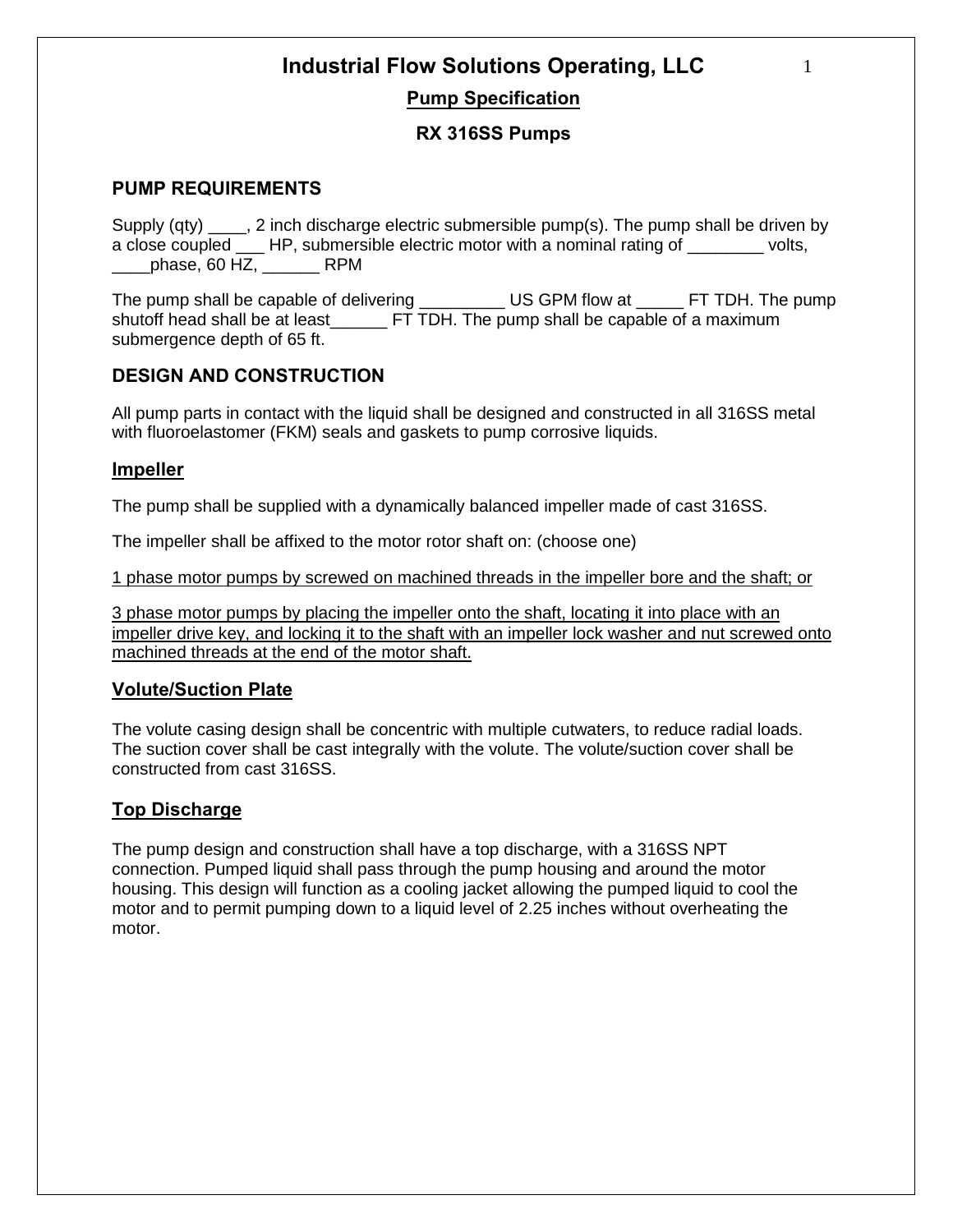# **Industrial Flow Solutions Operating, LLC Pump Specification**

### **RX 316SS Pumps**

### **Seals**

The pump shall be supplied with double mechanical seal design that has two independent mechanical seals designed to prevent fluid from entering the motor housing. The lower seal faces shall be made of silicon carbide vs. silicon carbide. The upper seal faces shall be carbon vs. silicon carbide. The seal elastomers shall be made of fluoroelastomer (FKM). The seals shall be held in contact by a common 316SS spring between the lower and upper seals.

The pump seals shall be isolated from the pumped liquid by a lip seal constructed from fluoroelastomer (FKM) rubber in an oil filled seal chamber.

The two mechanical shaft seals shall be cooled and lubricated by an ISO32- food grade NSF approved, non-toxic mineral oil, in a seal chamber separate from the volute and motor pump housing.

### **Motor**

For 3 phase pumps, the motor shall be a NEMA design B induction air filled motor designed specifically for submersible pump usage and rated for continuous duty of pumped liquid up to 104 degrees F.

For 1 phase pumps, the motor shall be a NEMA design L induction air filled motor designed specifically for submersible pump usage and rated for continuous duty of pumped liquid up to 104 degrees F.

The stator windings and leads shall be insulated with moisture resistant Class F insulation rated for 311 degrees F.

The motor horsepower shall be non-overloading over the full range of the performance curve, from shut-off to full-flow. The combined service factor (frequency, voltage and liquid specific gravity) of the motor shall be 1.10.

The motor shall be protected from failure from overheating and from low voltage or high amperage by a separate thermal overload switch installed in the pump top cover.

The 3 phase motor design is capable of a VFD turn down ratio that will allow a frequency operation range from 60Hz to 45Hz. 1 phase motors are not suitable for variable frequency operation.

The motor housing shall be constructed of corrosive resistant 316SS.

The motor cover shall be constructed of 316SS and have a threaded fitting to permit air pressure testing of the motor cover and power cord entry seal.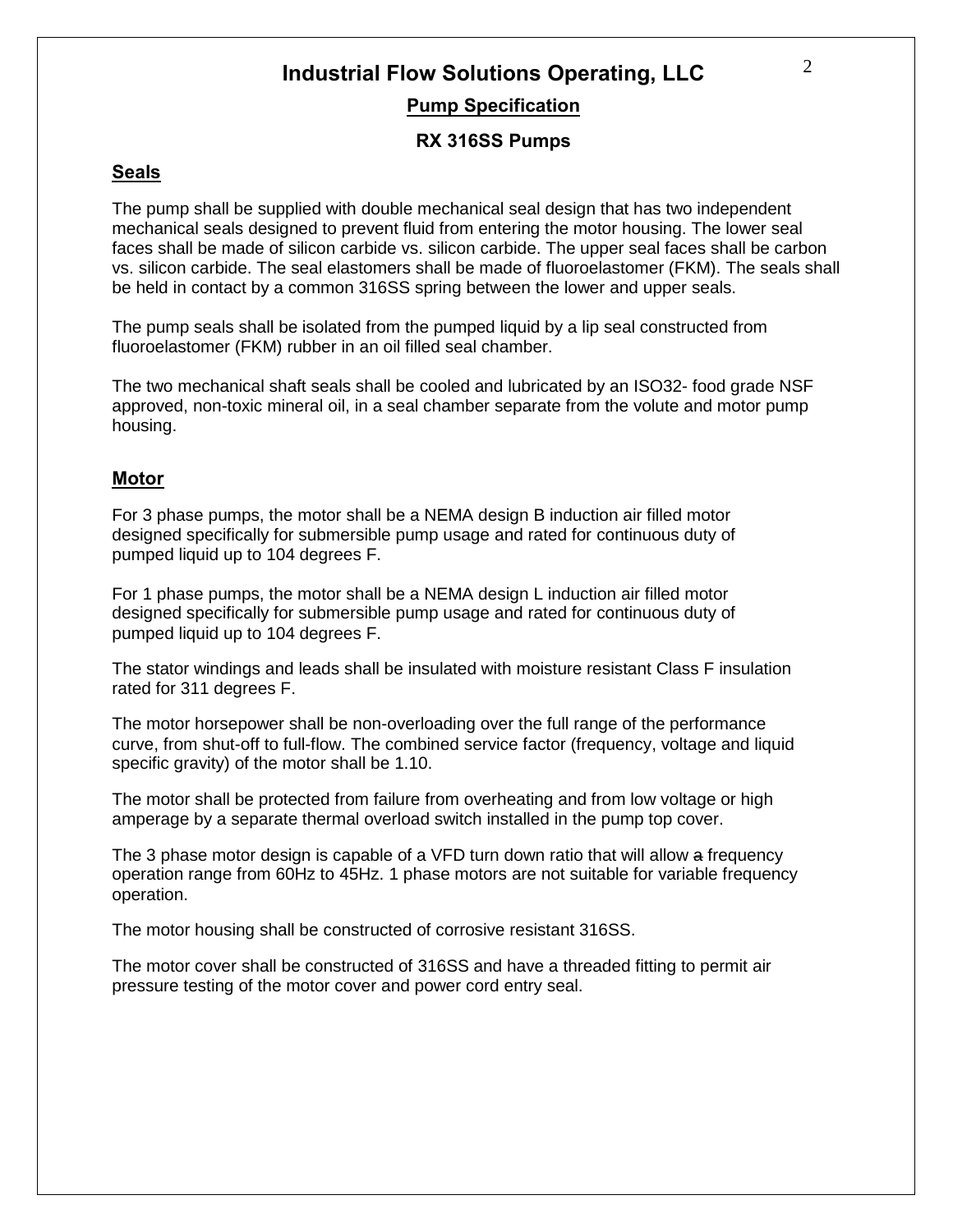### **Industrial Flow Solutions Operating, LLC Pump Specification**

### **RX 316SS Pumps**

### **Rotor / Pump Shaft**

The rotor (pump) shaft shall be constructed of corrosive resistant 316SS and be of sufficient diameter to handle all radial loads over the full range of the pump's performance curve.

Rotor shall be made of steel with cast aluminum insulation and shall be dynamically balanced.

### **Bearings**

The upper and lower bearings shall be prelubricated single row, deep groove design to provide optimal axial and radial support.

The upper and lower bearings shall be permanently sealed and shall be lubricated by Chevron SRI high temperature grease.

#### **Power Cable**

The pump shall be supplied with a 50 foot power cable (alternative lengths optional) connected to the motor lead wires in a water and oil resistant sealed epoxy potting. The power cable shall be sized in accordance with NEC standards. The outer jacket of the power cable shall be oil resistant PVC and capable of submergence in water up to 104° F.

Optional: (delete above and insert): The pump shall be supplied with a \_\_\_\_\_foot power cable.

The power cable shall be protected by a strain relief, attached to the motor cover. The strain relief will be sized to absorb the load and prevent the power cable leads from being separated from their connection to the motor lead wires, if the power cable is pulled, as in the act of attempting to lift the pump by the cable.

The power cable entry shall have a dual sealing system. The first seal will be comprised of a compression squeezed sealing gland made from FKM rubber in a cast 316SS gland housing, attached to the pump cover. The power leads will have a second, independent seal comprised of a high temperature dielectric potting compound.

### **Supporting the Pump**

The pump shall be mounted on a strainer constructed of 316SS.

The pump shall be fitted with a 316SS handle, attached by screws into the pump cover.